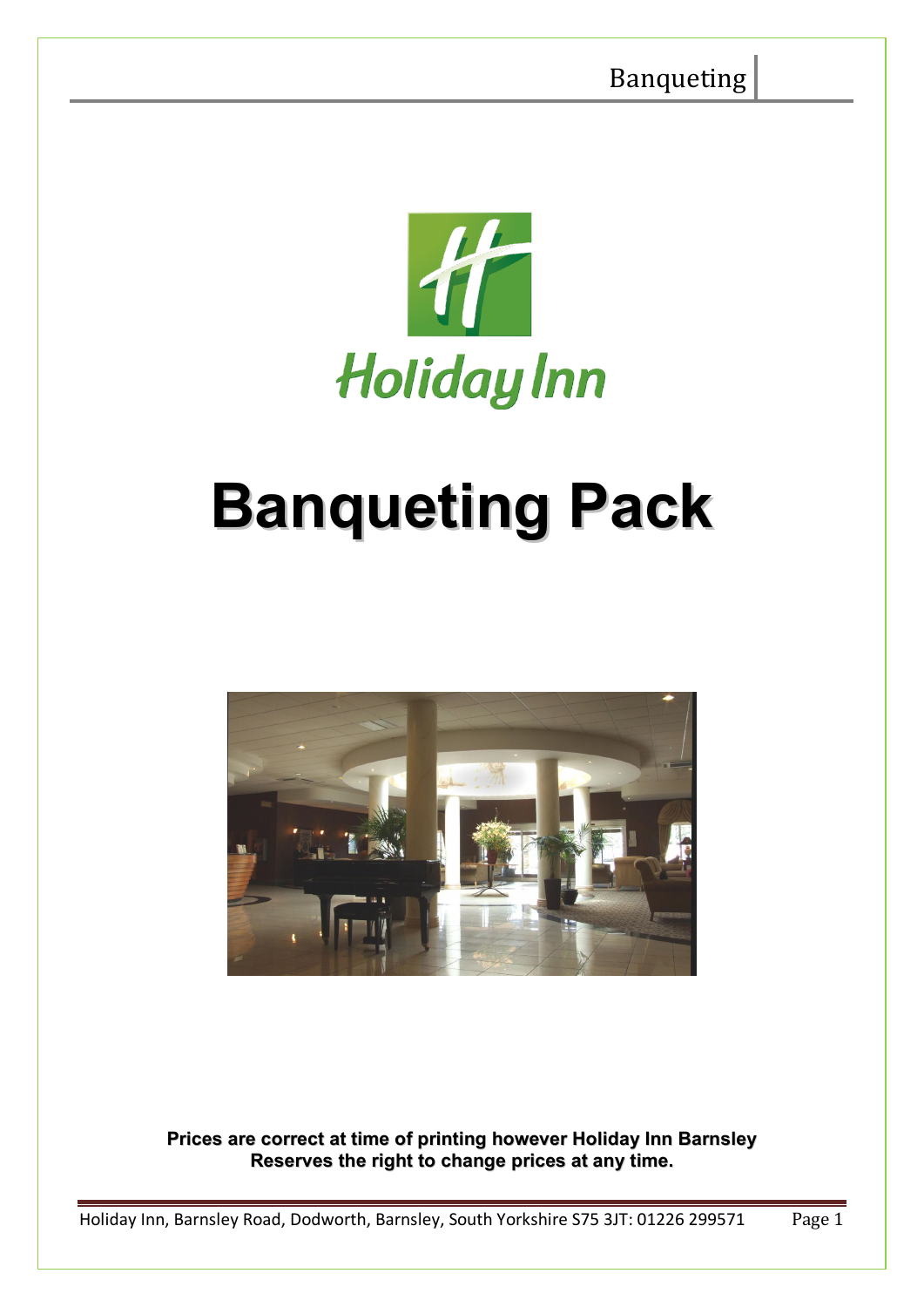# **Introduction**

Thank you for choosing Holiday Inn Barnsley for your forthcoming event.

We are a highly versatile hotel with several function rooms with comfortable capacities from 20 to 300 guests.

This Banqueting Pack will give you all the information you require for your special event.

All information on menus are enclosed.

If you have any specific menu requirements please feel free to discuss these as we are very flexible and will be do our best to accommodate your needs.

If you have any questions or would like to request an Appointment to view our facilities, please contact our Events Office on 01226 299571.

# **How to make a Booking**

A provisional booking can be held for 2 weeks, after which a nonrefundable deposit and a signed copy of our terms & conditions agreement is required to confirm the booking.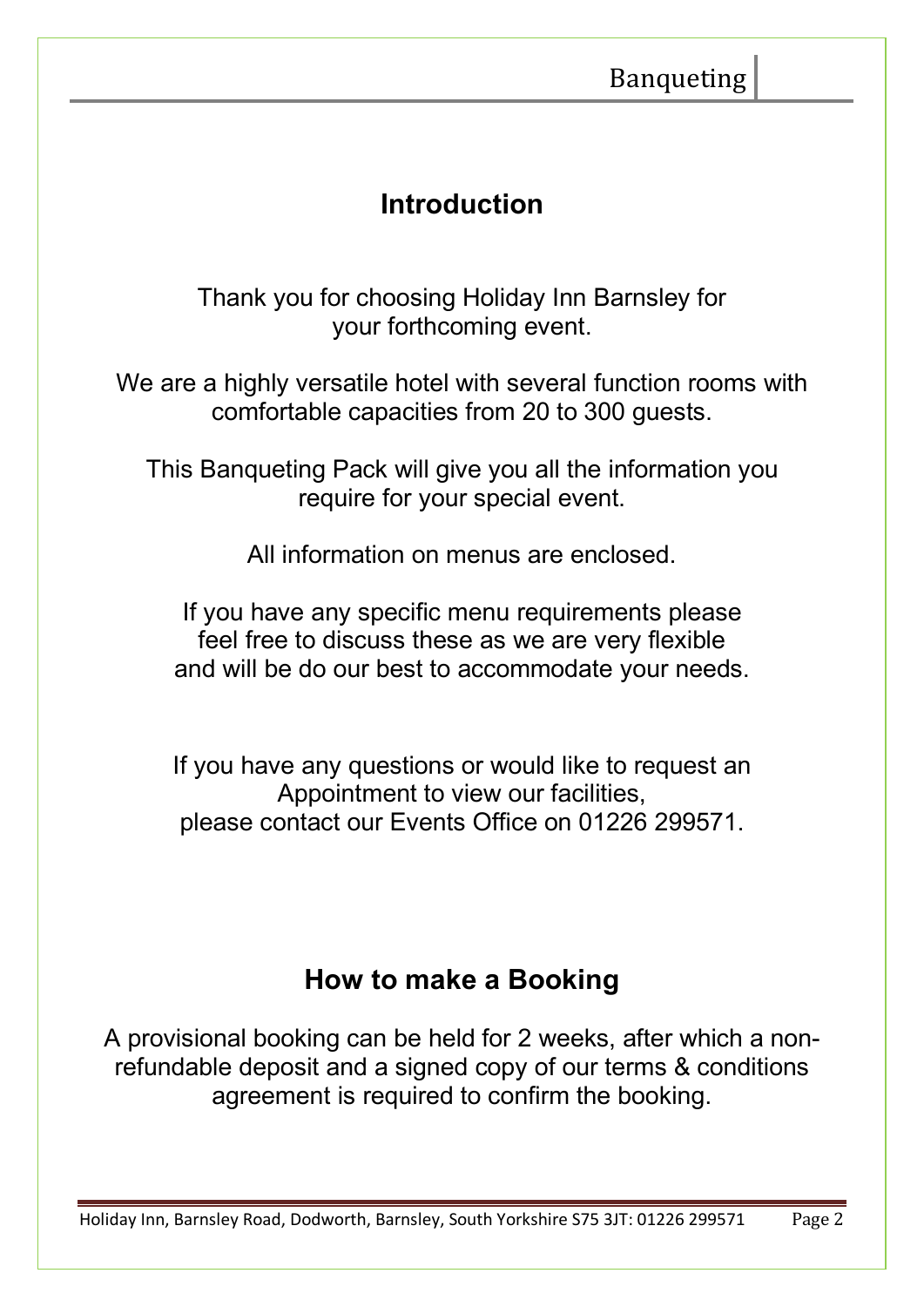# **Function Rooms**

#### **The O'Hara Suite**

The impressive O'Hara Suite is the main function room in the Hotel. The room divides into two large rooms with a private bar, portable dance floor and air conditioning in each section.

**Full O'Hara Suite** Min 150 / Max 340 **O'Hara Suite 1or 2** Min 60 / Max 140

#### **Scarlett's**

Scarlett's is the Hotel's exclusive cabaret style suite, with its leather seating, cocktail bar and stylish décor. It is cool, calm & classy and ideal for that evening function with a difference.

Min 80 / Max 250

## **Butlers Suite**

Butlers is a private dining area adjoining the restaurant. It is perfect for that small and intimate gathering. Min 20 / Max 32

#### **The Wilkes Suite**

A medium sized private function room, situated on ground floor level with large arched windows and tastefully decorated*.* adjacent to Blakes Lounge Bar. Min 30 / Max 70

## **The Hamilton Suite**

A medium sized private function room with modern décor and doors that lead to the gardens. Min 30/ Max 60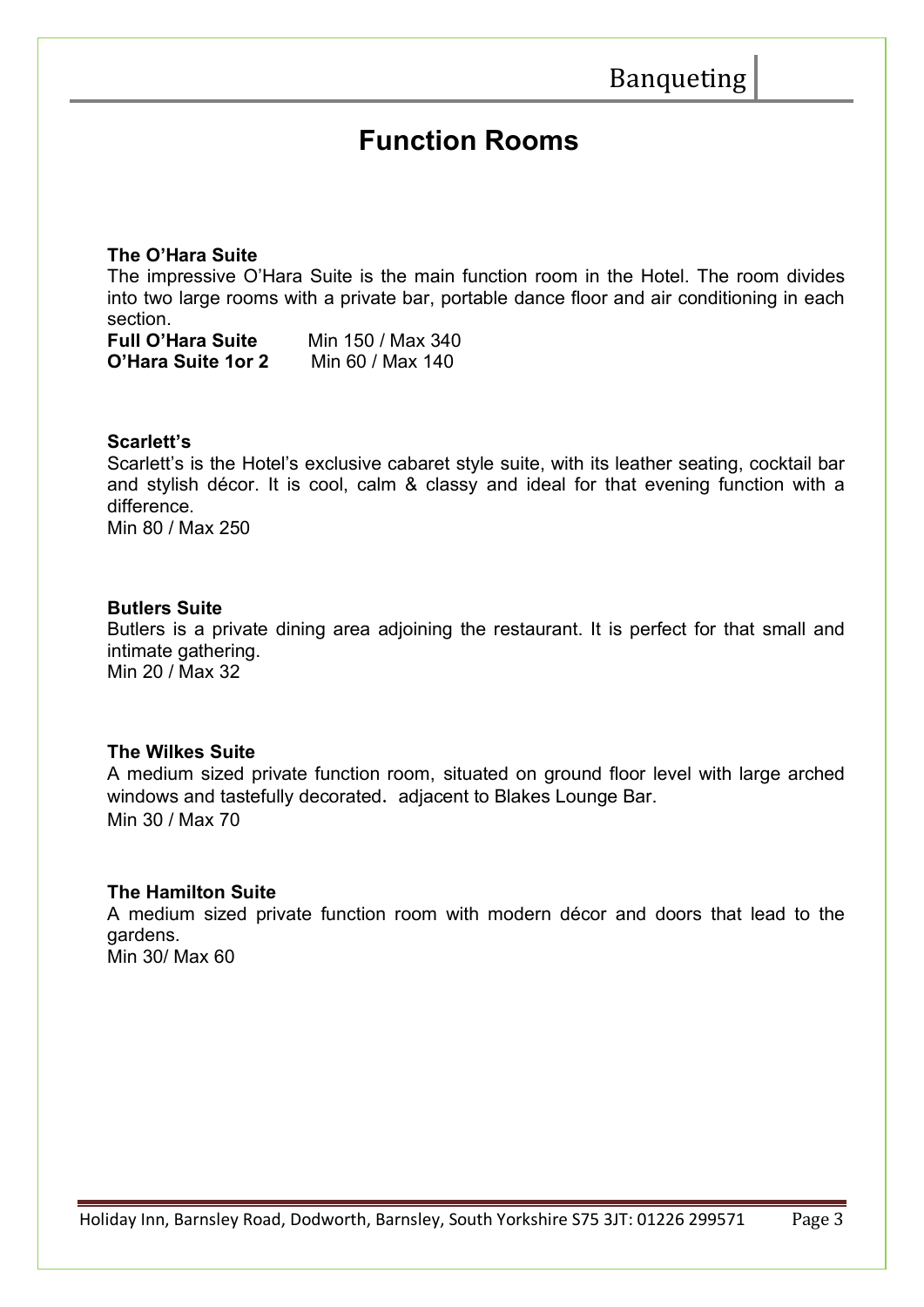# Banqueting

# **Banqueting Menus…………**

# **£29.00 per person**

## **Choose 1 option from each course for all your guests**

\*All items inclusive in the £29.00 menu unless indicated by a supplement charge.

#### **Soups & Starters**

- **Soups** Broccoli & Stilton Cheese , Cream of Tomato & Basil, Leek & Potato, Carrot & Coriander, Cream of Vegetable, Winter Vegetable
- **Smooth Chicken Liver Pate** on crispy mix baby leaf with Cumberland sauce & Melba toast.
- **Fan of Seasonal Melon** accompanied by kiwi, orange & strawberry salad with a tangy lime syrup.
- **\*Chicken Caesar Salad** grilled chicken dressed on iceberg lettuce and topped with cherry tomatoes, bread croutons, shaved parmesan & Caesar dressing - £ 1.25 pp
- **\*Smoked Scottish Salmon Roulade** dressed on wild rocket leaves and complimented by a lime & coriander salsa along with freshly baked ciabatta bread - £3.95 pp
- **\*King Prawn Smoked Salmon & Champagne Terrine** served with Melba toast and salad with a lemon & dill dressing- £4.95 pp

#### **Main courses**

- **Roast Chicken Breast** Served with Red Wine Jus
- **Roast Pork Loin** Served with Sage & Onion Stuffing Ball and Gravy
- **Oven Baked Chicken Breast-** Served with White Wine and Tarragon Cream Sauce
- **\*Oven Baked Salmon Fillet** In Lemon Butter Sauce- £3.95 pp
- **\*Prime Roast Topside of Beef-** Served with Yorkshire Pudding £7.95 pp
- **Succulent Rack of English Lamb** With an Apricot & Rosemary Crust dressed on Minted Baby Onions, with Redcurrant Infused Jus- £9.95 pp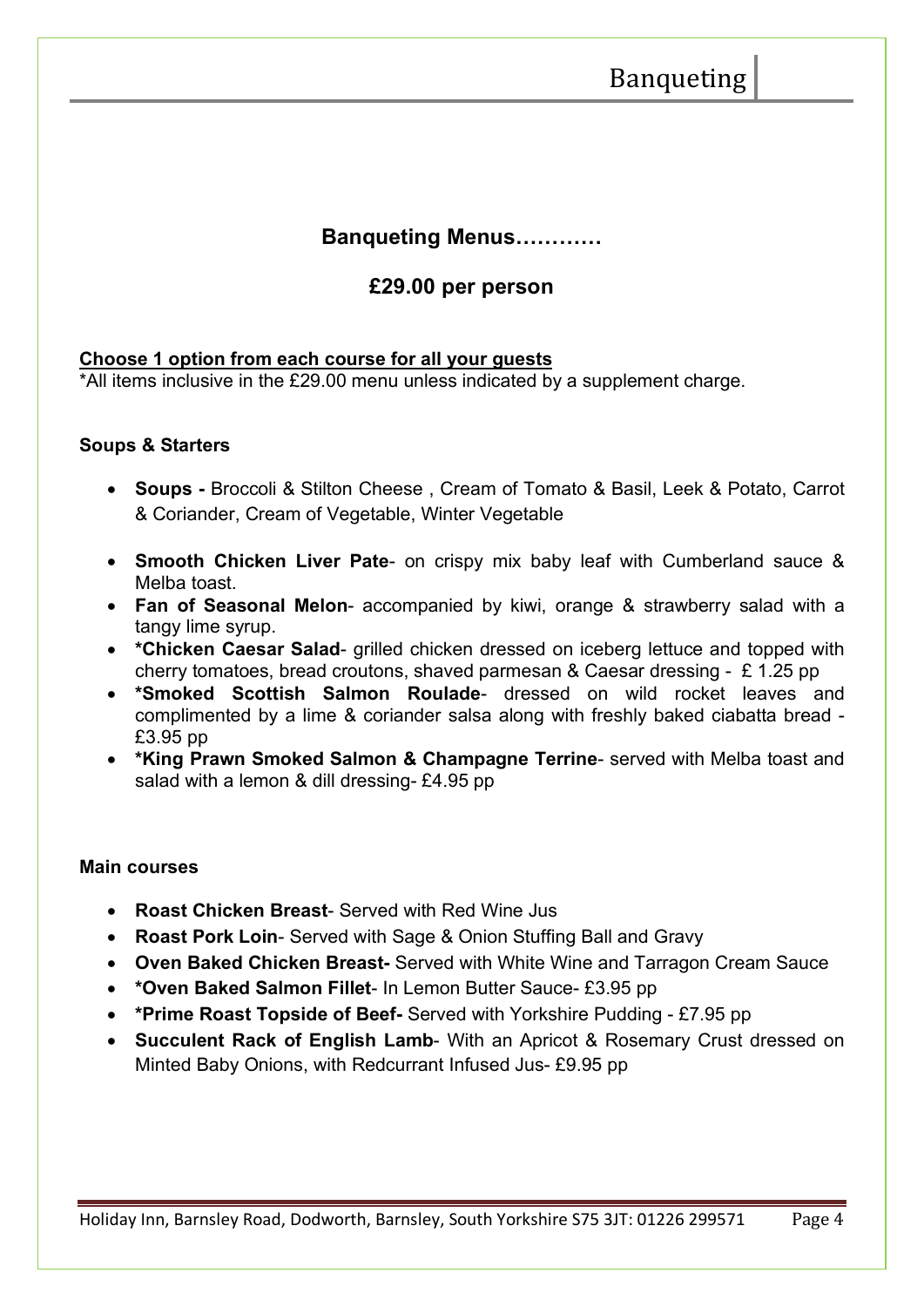# **Vegetarian Main Courses**

- **Wild Mushroom Tart-** With a simple Rocket Salad and Balsamic Dressing
- **Stuffed Roast Red Peppers** Filled with Vegetables and Pulses, finished with a Roast Tomato Sauce
- **Goat's Cheese & Vegetable Tower** Served with Mixed Salad and Garlic Bread
- **Forest Mushrooms in Garlic with Spinach & Feta cheese** Baked in Filo Pastry with Coriander Hummus

# **Desserts**

- **Very Vanilla Cheesecake** Finished with Fruit Compote
- **Chocolate Fudge Cake** With Chantilly Cream and Chocolate Sauce
- **Lemon Zest Tart** With Fruit Coulis and Strawberries
- **Warm Apple Crumble** With Dairy Custard
- **\*Citrus Delice** A Tangy Lemon Mousse with a Lime Glaze on a Wholemeal Biscuit Base -£3.95 pp
- **\*Irish Cream Mousse** Irish Whisky, Cream and Coffee Mousse Glazed with Toffee Sauce- £3.95 pp
- **\*Chocolate Truffle Torte** Marbled Dark & White Chocolate Truffle- £3.95 pp
- **\*Selection of Yorkshire Cheeses-** Chutney, Grapes, Celery & Wafer Thins £4.95 pp

# **Children's Menus**

- Half portions are available for children up to 12 years **or** choose 1 starter, 1 main course and 1 dessert from Children's Menu below;
- **Starters** Tomato Soup, Seasonal Melon with Berries or Yorkshire Pudding & Gravy.
- **Main courses** Cumberland Sausage and Onion Gravy, Deep Fried Chicken Goujons with Chips and Beans, or Battered Cod Fingers with Chips & Peas.
- **Desserts-** Vanilla Ice Cream and Strawberry Sauce, Profiteroles with Chocolate Sauce, or Jam Roly Poly & Custard.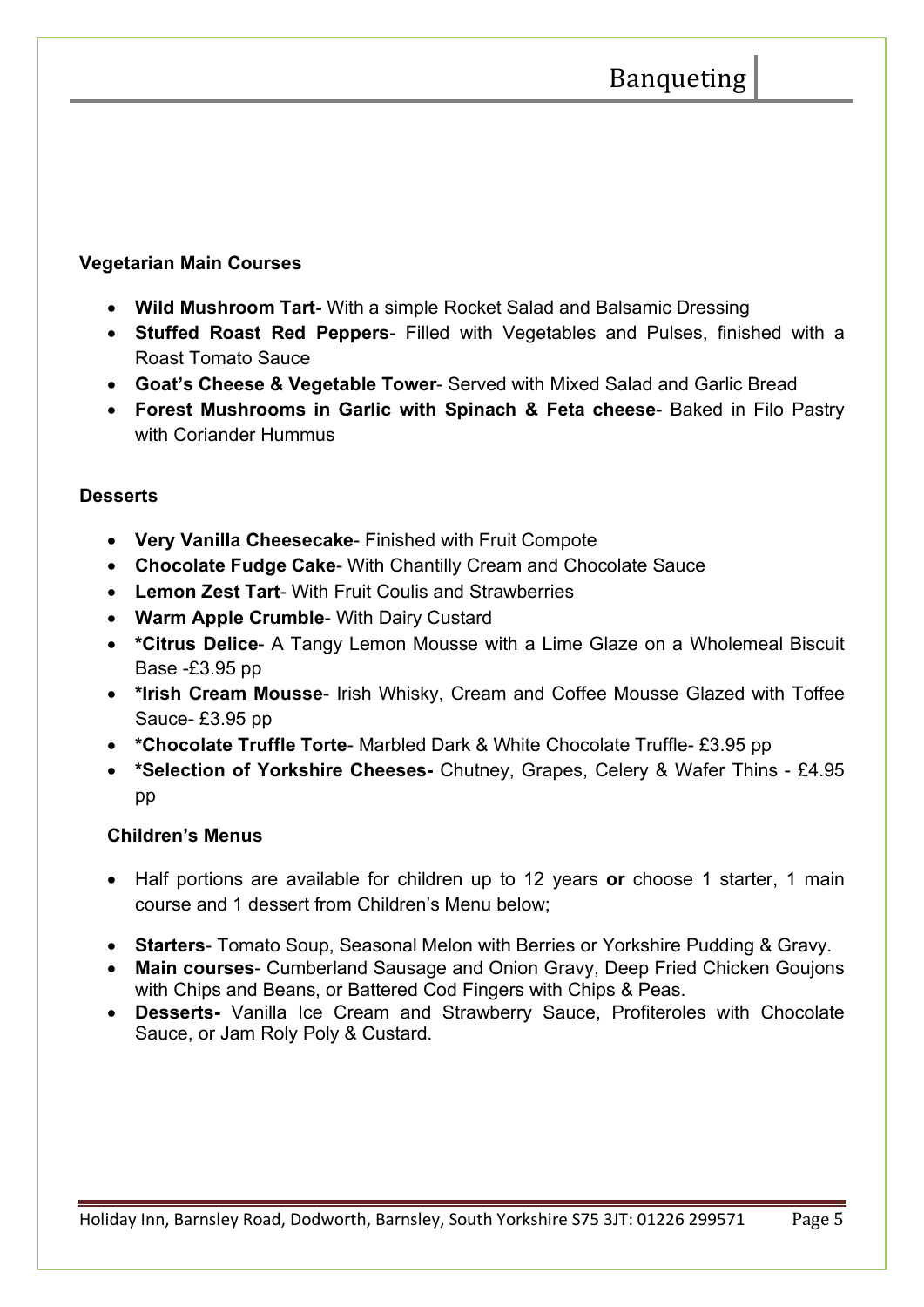# **Banqueting Selector Buffet- £18.50 per person**

**(6 items, To Include - Selection of Assorted Sandwiches, Filled Baguettes and Wraps Then choose 3 from selection A and 2 selection B)** 

Extra items **£3.25** per person

## **Finger buffet – Selection A**

Indian Style Samosa

Vegetables Spring Rolls

Spicy Potato Wedges

Chargrilled Vegetable Skewers

Cheese & Tomato Garlic Ciabatta

Spinach Pakoras

Garlic & Herb Bread

Assorted Homemade Quiches

## **Finger buffet – Selection B**

Marinated Chicken Wings

Spicy Tandoori Chicken Skewers

Honey Roast Cocktail Sausages

Hickory Smoked Ribs

Mini Steak and Ale Pies

BBQ Style Chicken Drumsticks

Goujons of Whitby Plaice

Oven Baked Jacket Skins with Crème Fraiche Dip

Freshly Baked Sausage Rolls

When having a buffet and disco, a room hire charge may apply depending on your numbers and size of room, (please ask for details).

Holiday Inn, Barnsley Road, Dodworth, Barnsley, South Yorkshire S75 3JT: 01226 299571 Page 6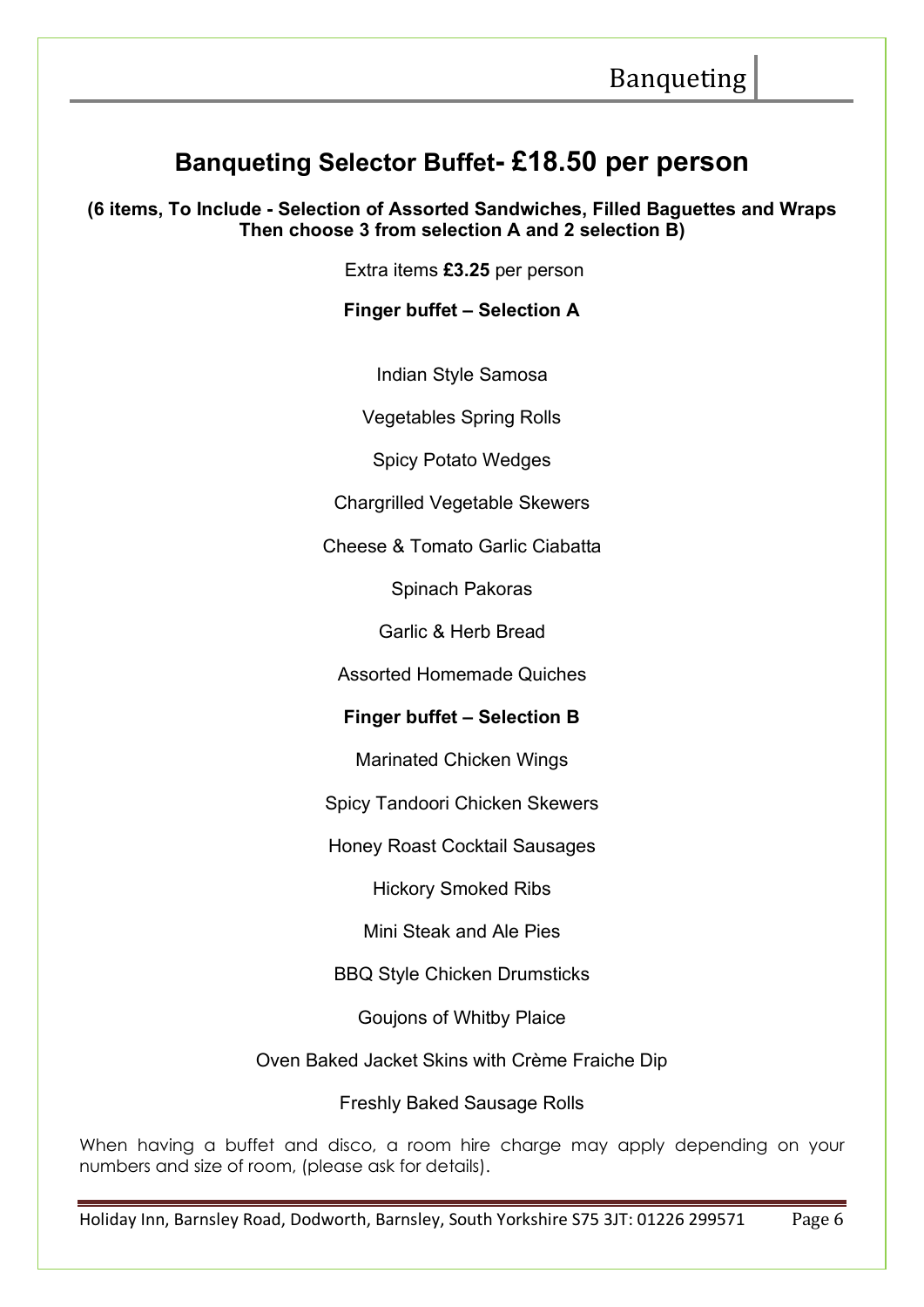# Banqueting

**Desserts** (£5.50pp)

Fresh Fruit Platter

Chocolate Fudge Cake

Strawberry Cheesecake

Profiteroles Tower

\*Selection of Cheese & Biscuits £5.00 pp

# **Fork Buffet Menus**

**£25.00 per person** Extra items £4.95 pp

## **Please Choose 3 items from selection A and 3 for selection B**

#### **Selection A**

Beef Stroganoff Sweet & Sour Pork Vegetable Goulash with Crème Fraiche Vegetable Chilli Chicken Curry **Fisherman's pie** Chilli con carne<br>
Sweet and sour Chicken<br>
Beef and mushroom pie Cottage pie

Beef and mushroom pie

## **Selection B**

Jacket Potatoes **Pilau Rice** Fries<br>Roasted new Potatoes Man Bread<br>Roasted roo Steamed Basmati Rice Mixed Garden Salad

Roasted root Vegetables Coleslaw Potato, chive and mayo salad

## **Then Choose 1 Dessert**

Fresh Fruit Platter **Chocolate fudge cake**<br>Strawberry cheese cake **Chocolate Frofiteroles** tower Strawberry cheese cake